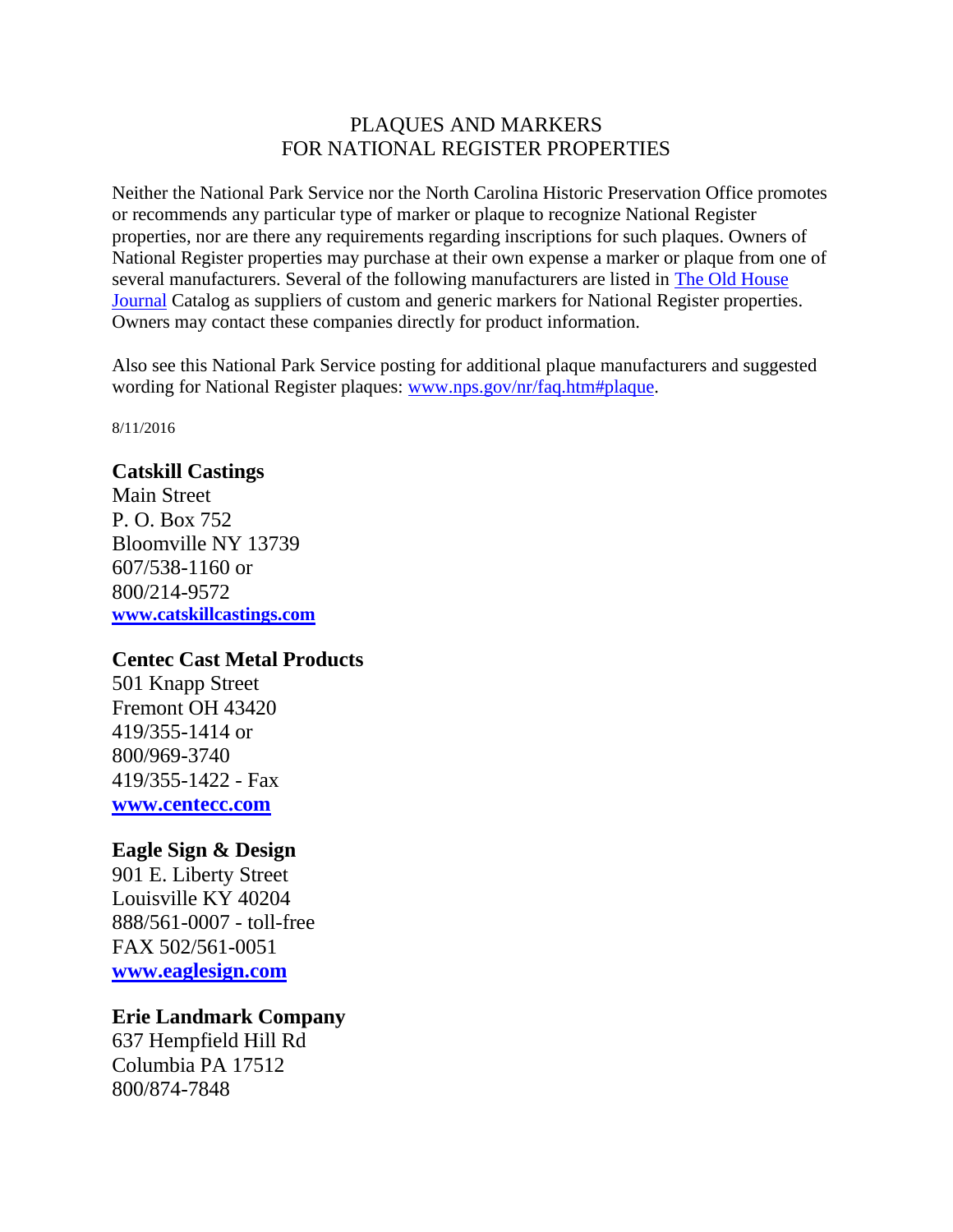FAX 717/285-9060 **[www.erielandmark.com](http://erielandmark.com/)**

#### **Franklin Bronze Plaques**

191 Howard Street Franklin PA 16323 814/346-7205 **[www.franklinbronzeplaques.com](http://www.franklinbronzeplaques.com/)**

#### **Healy Plaques**

P. O. Box 4 60 New River Road Manville, RI 02838 800/995-0981 **[http://www.HealyPlaques.com](http://www.healyplaques.com/)**

# **Impact Signs, Inc.**

26 E. Burlington Ave. LaGrange, IL 60525 708-469-7178 [impact@impactsigns.com](mailto:impact@impactsigns.com) **<https://www.impactsigns.com/national-register-historic-places-plaques-markers/>**

## **Meierjohan-Wengler, Inc.**

10330 Wayne Ave. Cincinatti OH 45215 513/771-6074

## **Plaques & Letters.com**

3205 Arthur Drive Ruston LA 71270 Toll-Free 1-866-336-4135. Toll-Free Fax 1-866-336-4650 **[www.plaquesandletters.com](http://www.plaquesandletters.com/standard_nat_hist_register.htm)**

## **Southwell Company**

P. O. Box 299 San Antonio TX 78291 877-768-9526 **[www.southwellco.com](http://www.southwellco.com/)**

#### **United States Bronze**